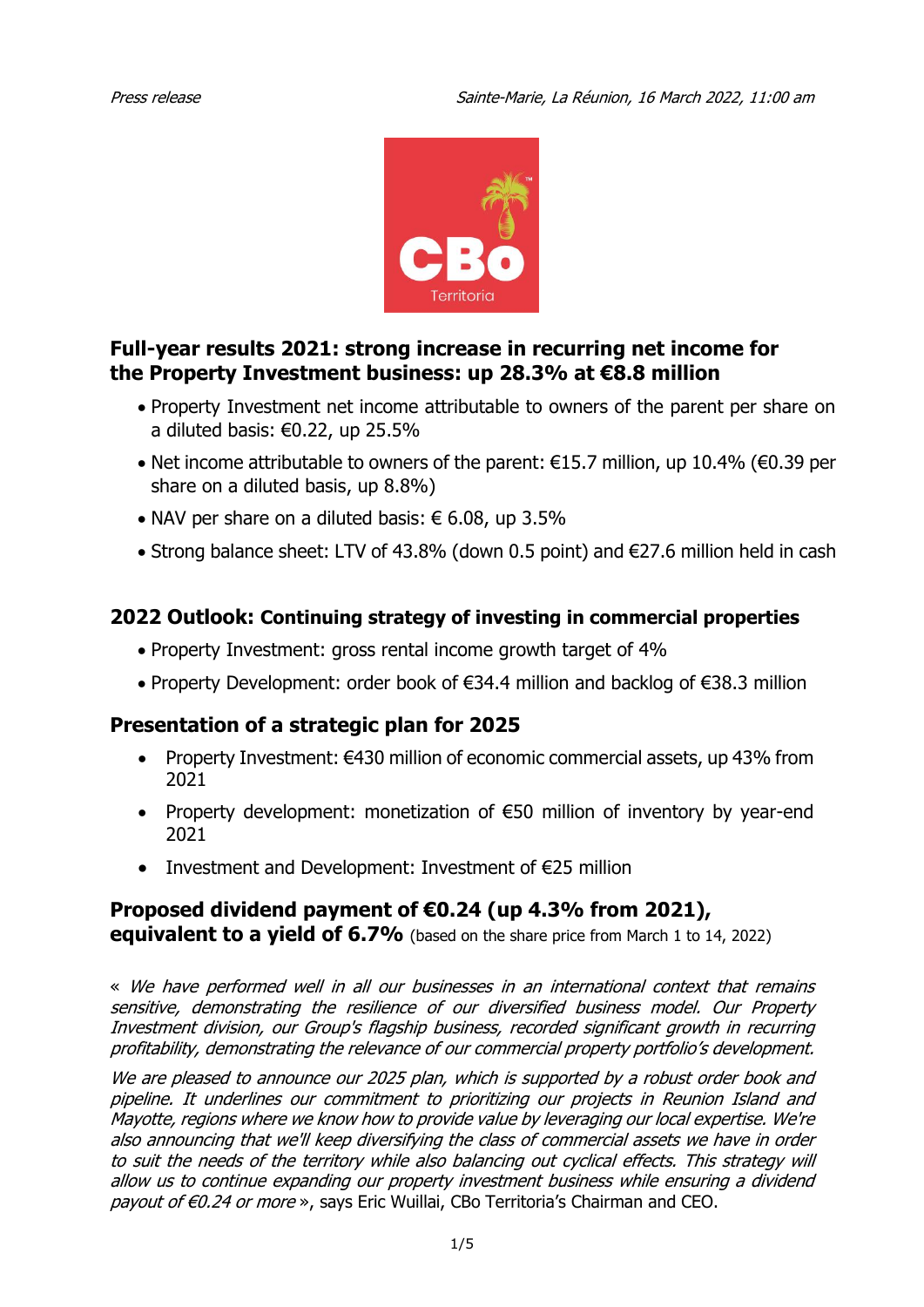CBo Territoria's Board of Directors met on Friday, 11 March 2022 and approved its consolidated results for 2021.

| <b>Audited consolidated financial statements</b><br>in € millions, under IFRS | 2021     | 2020  | <b>Variation</b> |
|-------------------------------------------------------------------------------|----------|-------|------------------|
| <b>Revenues</b>                                                               | 85,7     | 103,6 | $-17,3%$         |
| of which gross rental income from the Property<br><b>Investment business</b>  | 21,7     | 20,8  | $+4,1%$          |
| of which Property Development's revenues                                      | 59,4     | 78,8  | $-24,6%$         |
| <b>Income from operations</b>                                                 | 21,8     | 21,6  | $+0,7%$          |
| Fair value adjustments                                                        | 1,5      | (0,6) | <b>NA</b>        |
| Gain/(loss) on disposal of investment properties                              | 1,2      | 1,5   | $-19,9%$         |
| Other operating income/(expense)                                              | $\Omega$ | (0,1) | <b>NS</b>        |
| Share in income from associates                                               | 1,8      | 2,4   | $-25,6%$         |
| Operating income (including associates) $(1)$                                 | 26,2     | 24,7  | $+5,8%$          |
| Net interest expense                                                          | (5,5)    | (5,6) | $-1,3%$          |
| <b>Income before taxes</b>                                                    | 20,7     | 19,2  | $+7,8%$          |
| Income tax expense                                                            | (5,0)    | (5,0) | $-0,3%$          |
| Net income                                                                    | 15,6     | 14,1  | $+10,7%$         |
| Net income attributable to owners of the parent                               | 15,7     | 14,2  | $+10,4%$         |
| Diluted earnings per share $(\epsilon)$                                       | 0,39     | 0,36  | $+8,8%$          |

(1) Operating income after share in net income of associates

The audit of the consolidated annual financial statements is currently in process.

#### **Revenues: 4.1% increase in gross rental income for the Property Investment business, driven by commercial real estate, and a return to a normal activity level for the Property Development business after two exceptionally strong years**

In 2021, the Property division, CBo Territoria's flagship activity, posted a 4.1% increase in gross rental income to €21.7 million, outperforming the Group's 2% growth forecast by 2 points. This achievement was fueled by the commercial assets, whose gross rental income reached €18.5 million, up 6.3%, due to the success of the shopping centers and the contribution of the new assets. Including the share of gross rental income from associates, gross commercial rents rose by 8.2% to €21.6 million.

In line with the Group's strategy of developing a commercial portfolio and divesting its residential assets, gross revenues from commercial assets, including associates, now account for 87% of total rental income, compared with 85% in 2020 and 80% in 2019.

The Property Development division, which is the financing lever for the Property Investment division, showed current revenues of €59.4 million, down 24.6% (vs. 2020), mainly due to a high basis of comparison in the commercial sector (Leroy Merlin, Actis industrial complex). Revenues from residential buildings remained stable at €31.3 million. It was driven by successful Pinel programs and by the ongoing future state of completion sales to SHLMR/Action Logement under the protocol signed in 2019. At the same time, sales of residential plots remain at a high level, at €14.8 million (down 8.5%) on volumes similar to 2020, a year that enjoyed a significant contribution from a high-end offer.

**Results: 25.5% increase in recurring net income attributable to owners of the parent per share on a diluted basis for the Property Investment business and continued high margins for the Property Development business.**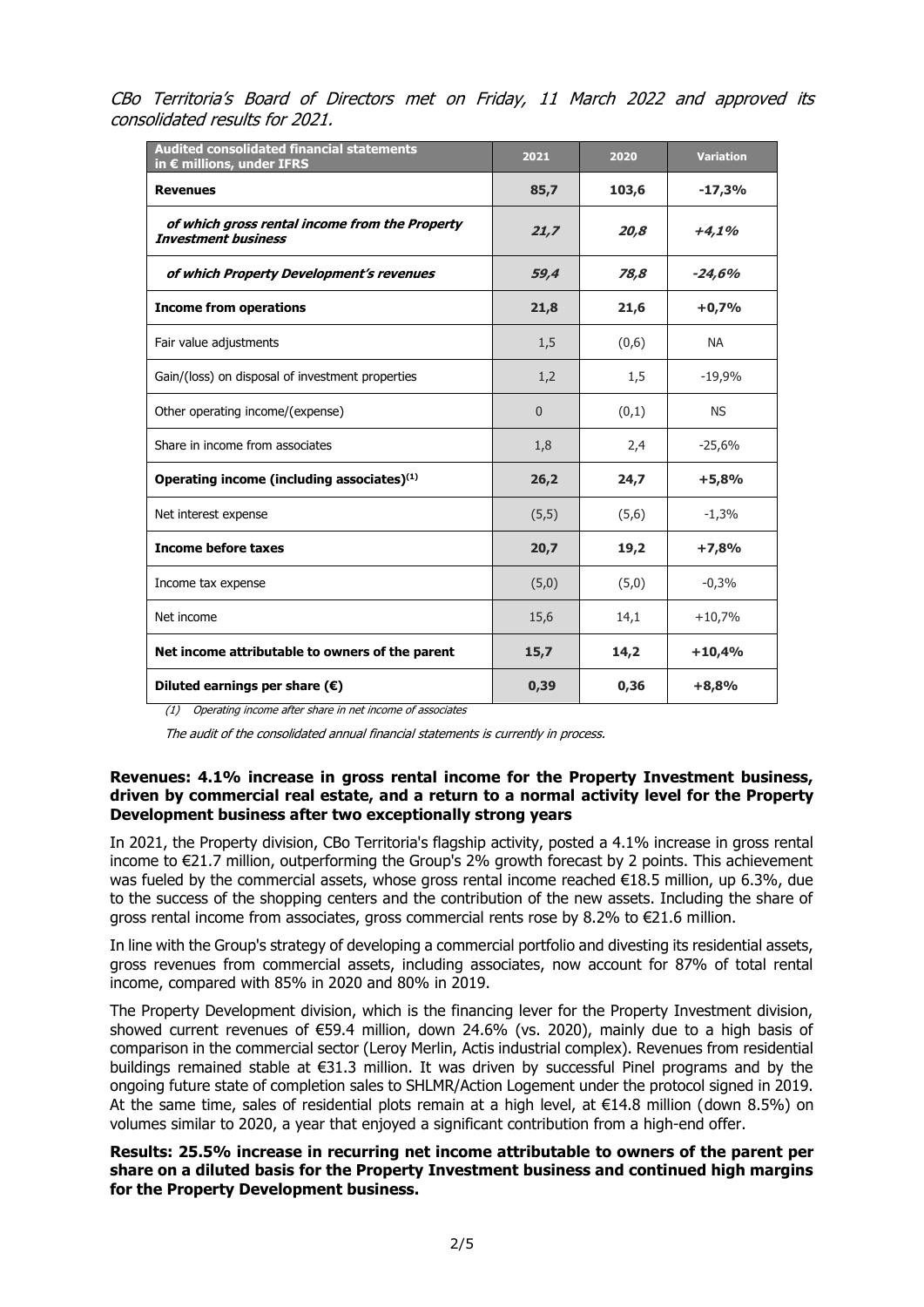In 2021, the Property Development division driven by the growth of the commercial property portfolio (Les Reflets in the Ile-de-France region, Retail Park of Le Port), reported net rental revenues of €21.9 million, up 7.0%. Combined with the reduction in structural costs, Group recurring net revenues rose by 28.3% to €8.8 million. Net revenues attributable to owners of the parent per share on a diluted basis amounted to  $\epsilon$ 0.22, up 25.5%.

Having returned to a regular level of activity, the Property Development division recorded a drop in margin to €11.2 million, down 18.0% (vs. a drop of 24.6% in revenues), weighted by a margin rate of 18.9% driven by the product mix.

Earnings from operations in 2021 amounted to €21.8 million, up 0.7% compared with 2020. This reflects the profitability of the Property and Development divisions and the  $\epsilon$ 0.1 million operating margin on related activities (coworking and leisure), as well as a €0.5 million decrease in structural costs.

Thanks to a €1.5 million increase in fair value linked to the latest commercial assets brought into service as well as the revaluation of agricultural land, and a solid commercial performance from the sale of residential assets, CBo Territoria's Net Profit (Group Share) increased by 10.4% to €15.7 million. Net income attributable to owners of the parent came to €0.39 per share on a diluted basis, showing an increase of 8.8%.

## **Continuing shift in the focus of the economic portfolio to commercial assets**

At December 31, 2021, the economic portfolio was valued at €384.5 million, up 4.0%, compared with €369.7 million at the end of 2020, thanks to the integration of new commercial assets. Commercial assets now make up 78% of the portfolio, compared with 76% of the total at year-end 2020, reflecting the continuing shift to this asset class.

The commercial economic portfolio rose by 6.8% to €300.8 million with the completion of the last retail asset in Le Port Retail Park. It is highly diversified (offices 31%, retail 19%, large grocery stores 18%, shopping malls 15%, local shops 7%, business premises 10%) and its vacancy rate is very low at 3% (down 1 point), reflecting its high-calibre assets. Its gross rate of return came to 7.6%, down 0,1 point.

In 2021, the Group pressed ahead with the active expansion of its commercial portfolio, including :

- Completion of the Port Retail Park, the Group's third largest retail hub, covering 30,700 m2, 52% of which is owned by CBo Territoria: handover and commissioning of the last retail asset (6,100 m2, 100% owned by CBo Territoria, fully marketed);
- The launch of the shopping center in Combani in Mayotte :
	- $\circ$  1<sup>st</sup> phase: launch of construction on a 7,900 sq.m. retail asset (investment of €24 million, 73% sold) including a Carrefour supermarket and a Mr.Bricolage store, with the aim of opening in the second half of 2023
	- $\circ$  2<sup>nd</sup> phase: acquisition of land (2.8 hectares) to develop a retail park and offices. Lease in Future State of Completion concluded for 1,130 sq.m of offices with an institutional tenant for a startup in the first half of 2024. Potential for Property Investment and/or Property Development of 5,000 sq.m. of floor space.

At the same time, in accordance with its disposal plan, CBo Territoria has continued to pull out from residential assets with the sale of 32 homes. At year-end 2021, CBo Territoria's built residential portfolio comprised of 287 homes, compared with 319 at year-end 2020, of which 268 will be gradually sold to SHLMR/Action Logement under a framework agreement.

#### **Stronger balance sheet**

At December 31, 2021, the LTV excluding fees fell by 0.5 percentage points to 43.8%. Available cash flow remained at a high level at €27.6m while net financial debt fell by 2.1% to €187.2m from €191.2m at year-end 2020. Fixed-rate borrowings accounted for 79% of the total, up from 77% at year-end 2020. The average cost of debt remained stable at 2.8%.

#### **Net asset value of €6.08 per share on a diluted basis (up 3.5%)**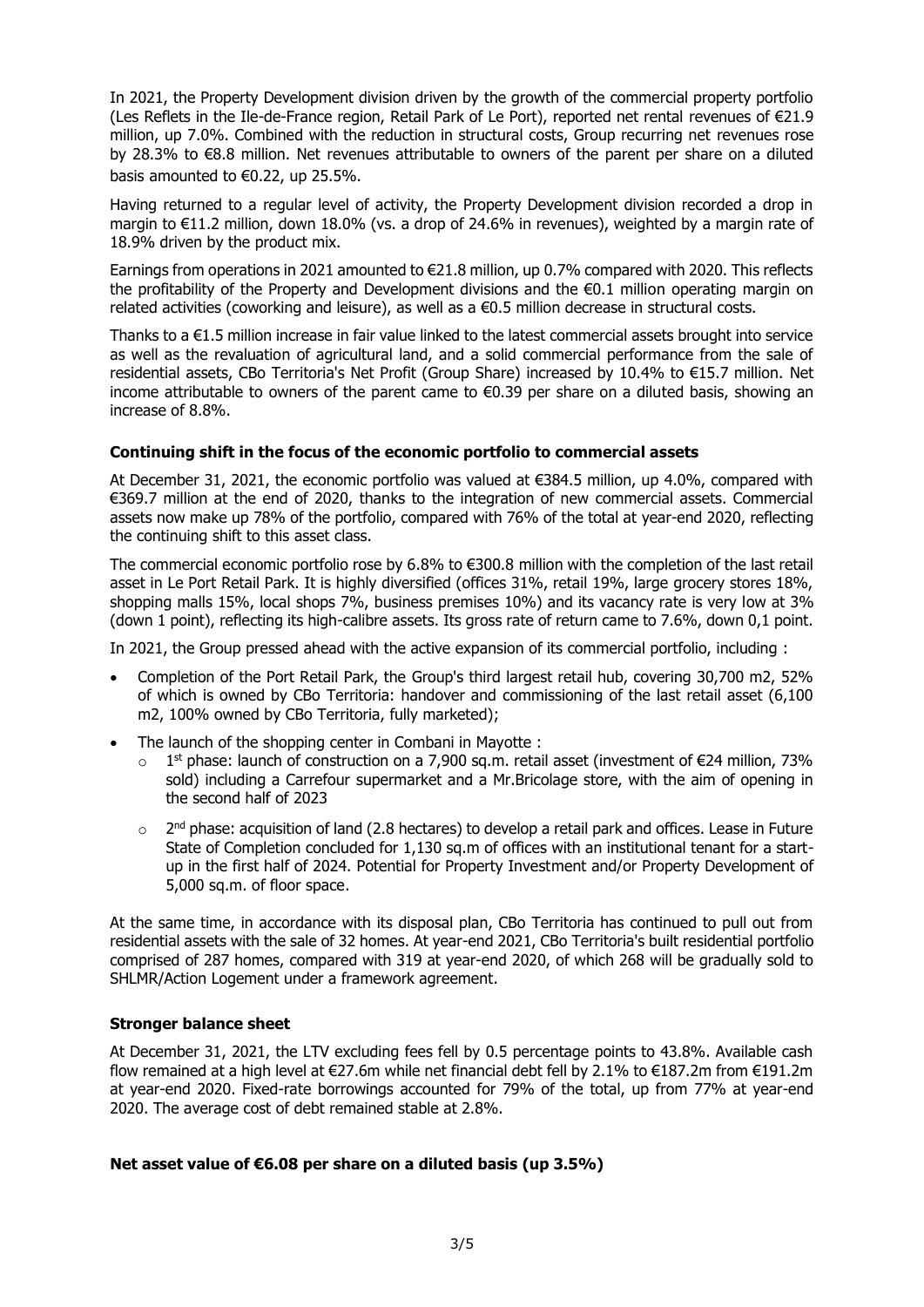At 31 December 2021, NAV rose by 3.9% to €225.2 million, or €6.08 per share on a diluted basis. The share's discount, based on the average share price between 1 and 14 March 2022, stood at 41% to its NAV per share on a diluted basis.

## **2022 Outlook: Continued shift towards Property Investment**

In terms of Property Development, CBo Territoria has announced an objective of 4% growth in annual gross rental income including associates in 2022 thanks to the full-year contribution of the last business in Le Port retail park. In addition to the continued development of the Mayotte commercial center with investments of €27 million, the Group has a pipeline of commercial projects of €25 million on its land holdings. At the same time, the Group will benefit from the sale to SHLMR/Action Logement of 118 homes out of 287 held at year-end 2021.

The outlook for the Property Development business in 2022 is supported by an order book of €34.4 million and a backlog of €38.3 million at year-end 2021. In addition, the Group expects to develop this activity outside its historical land holdings, in Reunion Island and Mayotte.

## **2025 Strategy**

CBo Territoria has unveiled its development plan for 2025. It is characterized by:

- o Leveraging all of the Group's expertise as a full-service provider
- $\circ$  Organic development and acquisitions, focused on Reunion Island and Mayotte, to leverage local expertise and create value
- o Diversification of the type of future assets (tourism, serviced residences, logistics) in order to balance out cyclical effects
- $\circ$  Increasing the land reserve through acquisitions and developing new building land (40 hectares for tourism)

Drawing on these areas of development, the Group's objective for 2025 is as follows:

- $\circ$  Property Investment: €430 million of economic commercial assets, up 43% from €301 million in 2021
- $\circ$  Property Development: monetization of €50 million of inventories at year-end 2021 in order to generate financing capacity for the Property Investment business
- $\circ$  Property Investment and Development: €25 million in investments to create future growth drivers

#### **Proposed dividend up 4.3% to €0.24 per share**

CBo Territoria, confident in its prospects, will propose to the Shareholders' Meeting on June 8, 2022, that a dividend of €0.24 per share be paid, up 4.3 percent from 2020.The ex-dividend date is proposed to be Tuesday, June 14, 2022, with the dividend payment on Thursday, June 16. This is subject to the approval of the Shareholders' Meeting.

This dividend payment would represent a yield of 6.7% based on the average share price of  $\epsilon$ 3.59 between 1 and 14 March 2021

#### **Next financial publication**

First-half 2022 revenue: Wednesday 17 August 2022 (after market close)

#### **About CBo Territoria**

Leading property developer and planner in Reunion Island and Mayotte, CBo Territoria is a real estate operator listed on Euronext C (FR0010193979, CBOT), and eligible for the PEA PME (Leveraged Share Savings Plan for the SME).

The Group has been in the Top 10 (compartment C) of the Gaïa Index for 5 years for its ESG approach and relies on best practices for its governance.

Owner of 2950 hectares, the Group aims mostly to become a multi-regional Tertiary Property company, whose development is co-funded by its promotional activity.